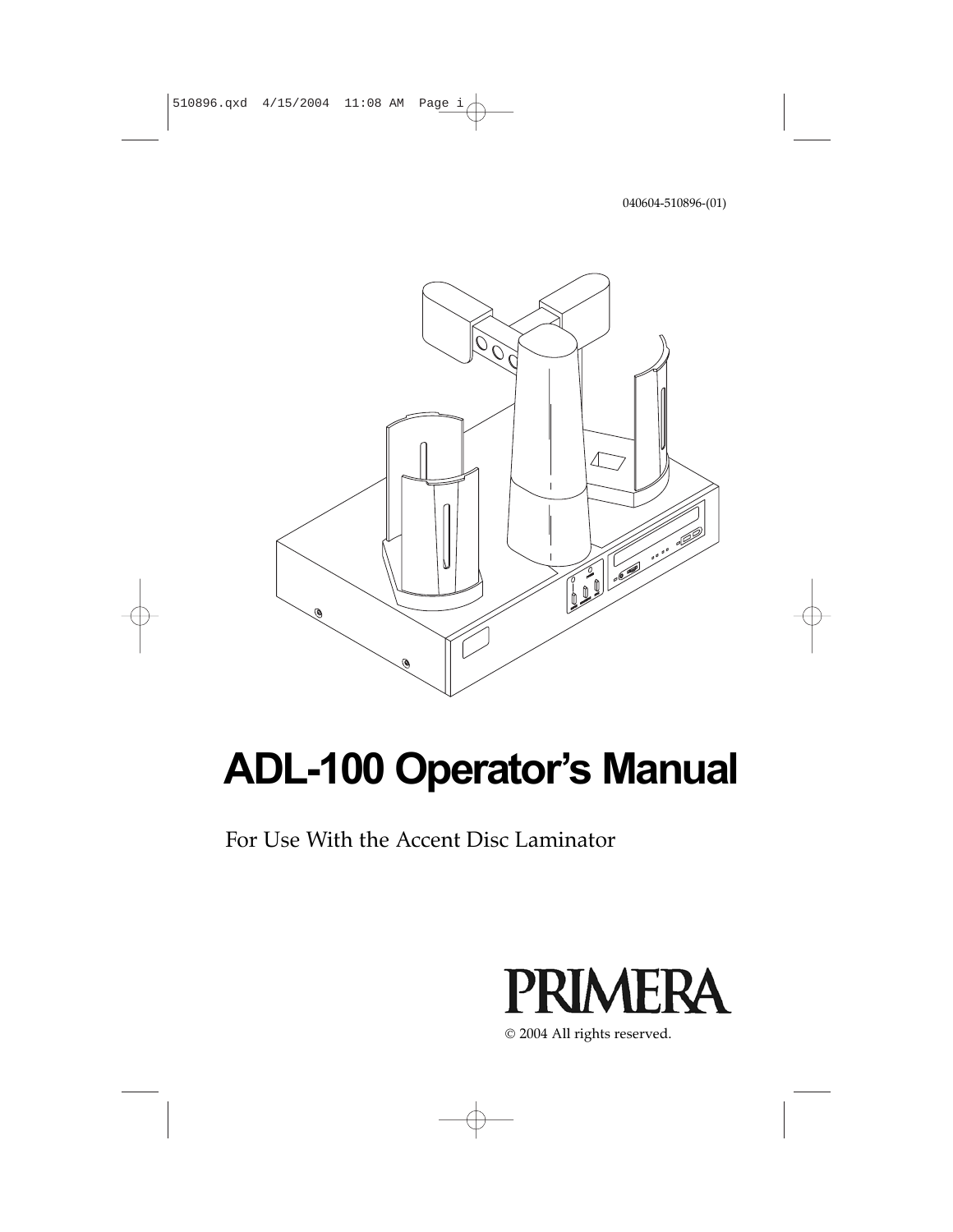**Notices**: The information in this document is subject to change without notice. NO WARRANTY OF ANY KIND IS MADE WITH REGARD TO THIS MATERIAL, INCLUDING, BUT NOT LIMITED TO, THE IMPLIED WARRANTIES OF MERCHANTABILITY AND FITNESS FOR A PARTICULAR PURPOSE. No liability is assumed for errors contained herein or for incidental or consequential damages in connection with the furnishing, performance, or use of this material. This document contains proprietary information that is protected by copyright. All rights are reserved. No part of this document may be photocopied, reproduced, or translated into another language without prior written consent.

**Trademark Acknowledgments:** Windows is a registered trademark of Microsoft Corporation. All other trademarks are the property of their respective owners.

#### **Printing History**

#### Edition 1.0, # 040604

**FCC Compliance Statement:** This device complies with part 15 of the FCC rules. Operation is subject to the following two conditions: (1) this device may not cause harmful interference, and (2) this device must accept any interference received, including interference that may cause undesired operation.

**For Users in the United States:** This equipment has been tested and found to comply with the limits for a Class B digital device, pursuant to Part 15 of the FCC Rules. These limits are designed to provide reasonable protection against harmful interference in a residential installation. This equipment generates, uses, and can radiate radio frequency energy and, if not installed and used in accordance with the instructions, may cause harmful interference to radio communications. However, there is no guarantee that interference will not occur in a particular installation. If this equipment does cause harmful interference to radio or television reception, which can be determined by turning the equipment off and on, the user is encouraged to try to correct the interference by one or more of the following measures:

- Re-orient or relocate the receiving antenna.
- Increase the separation between the equipment and receiver.
- Connect the equipment into an outlet on a circuit different from that to which the receiver is connected.
- Consult the dealer or an experienced radio/TV technician for help.

Use of shielded cables is required to comply with the Class B limits of Part 15 of the FCC Rules. You are cautioned that any changes or modifications not expressly approved in this manual could void your authority to operate and/or obtain warranty service for this equipment.

**For Users in Canada:** This digital apparatus does not exceed the Class B limits for radio noise for digital apparatus set out on the Radio Interference Regulations of the Canadian Department of Communications. Le present appareil numerique n'emet pas de bruits radioelectriques depassant les limites applicables aux appareils numeriques de la class B prescrites dans le Reglement sur le brouillage radioelectrique edicte par le ministere des Communications du Canada.

#### **CAUTION!**

TO PREVENT FIRE OR SHOCK HAZARD, DO NOT EXPOSE THE UNIT TO RAIN OR MOISTURE. TO REDUCE THE RISK OF ELECTRIC SHOCK, DO NOT REMOVE EXTERIOR PANELS. NO USER-SERVICEABLE PARTS INSIDE. REFER SERVICING TO QUALIFIED SERVICE PERSONNEL. OPERATE THE UNIT WITH ONLY THE PROPER ELECTRICAL SPECIFICATIONS AS LABELED ON THE LAMINATOR AND AC ADAPTER.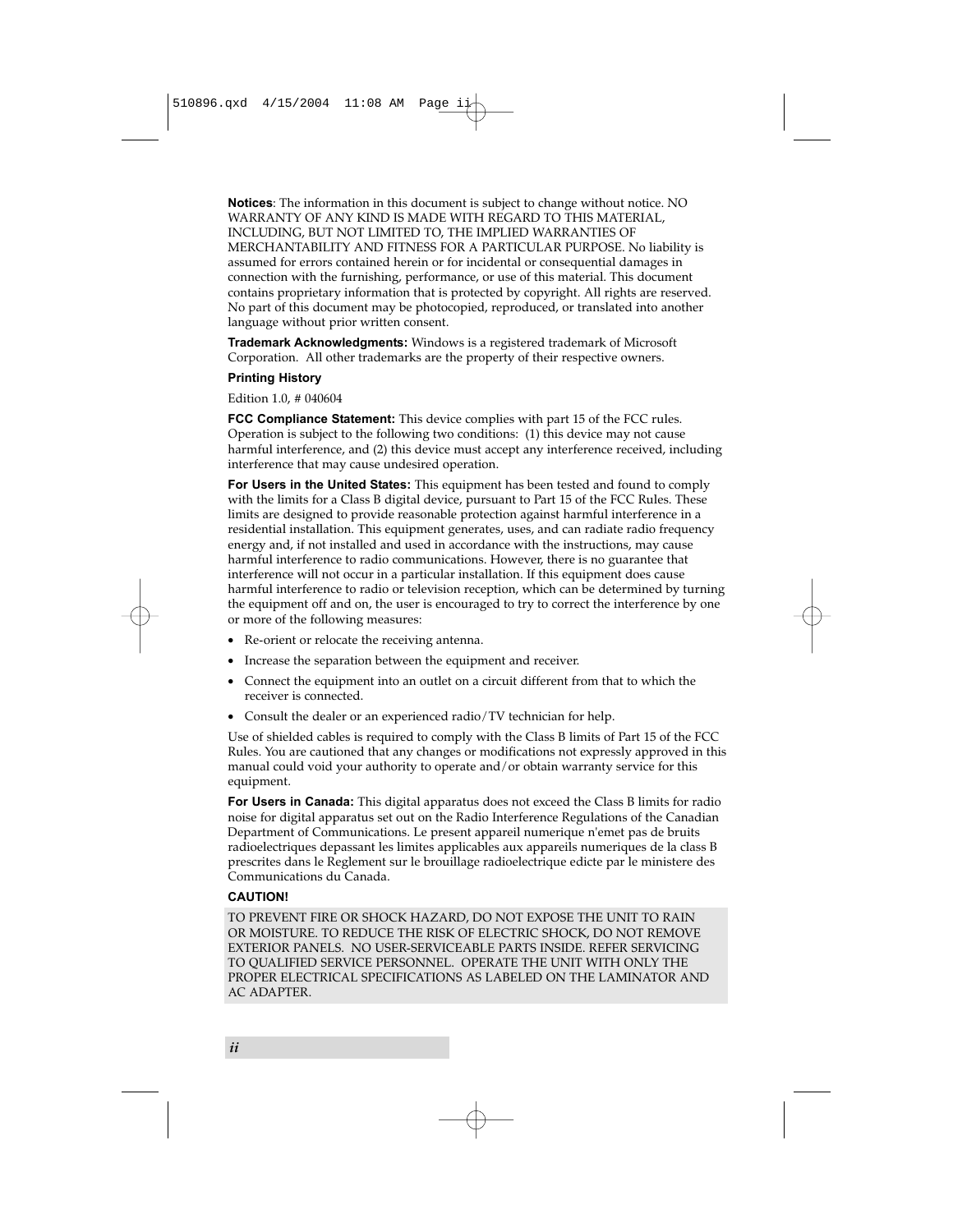

# **Table of Contents**

| A. Connecting the Parts and Interface Cables 3 |
|------------------------------------------------|
|                                                |
|                                                |
| Section 3: Interpreting the LED Status Lights  |
|                                                |
|                                                |
| Section 4: Maintenance and Troubleshooting 8   |
|                                                |
|                                                |
|                                                |
|                                                |
| Index                                          |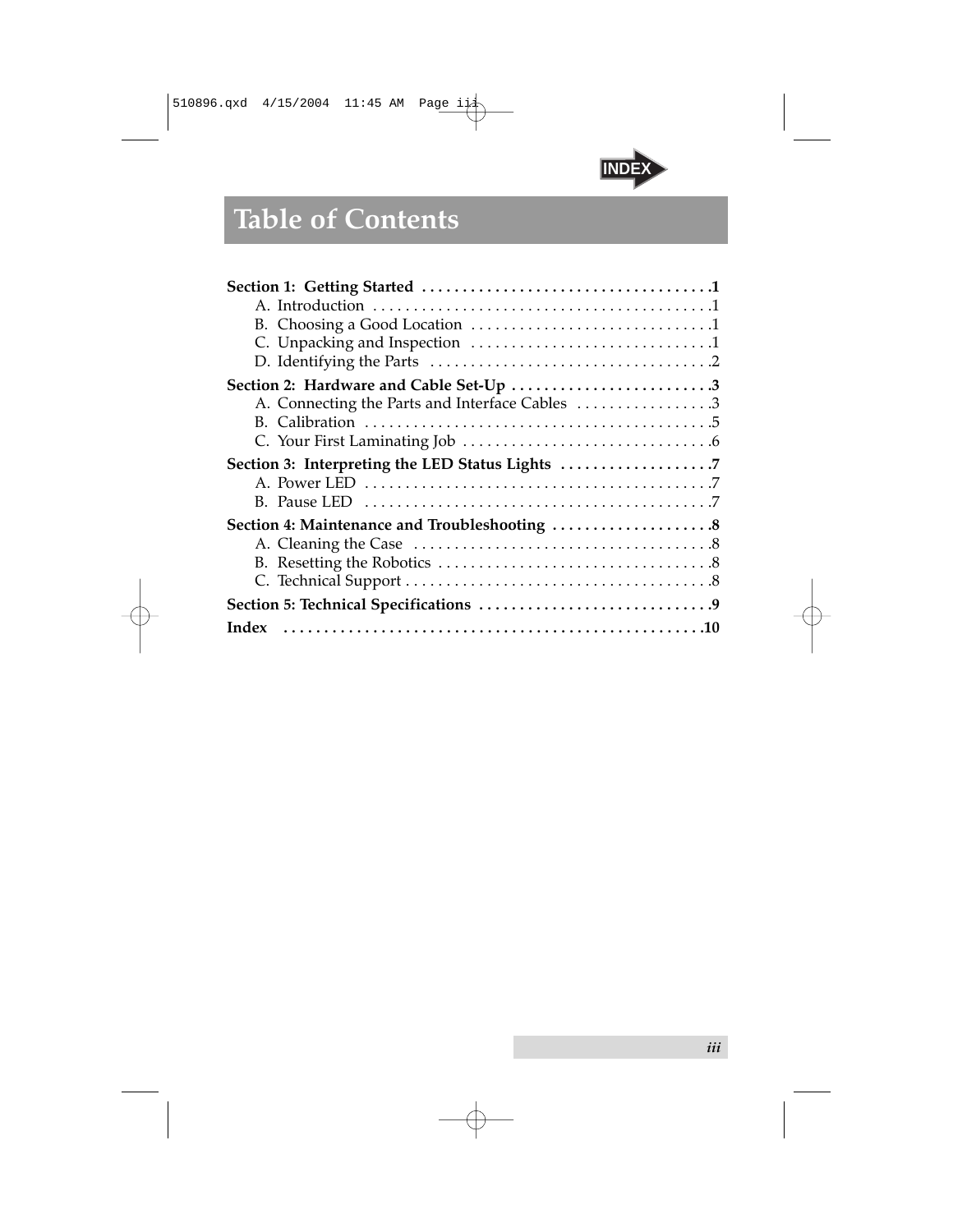### Interactive Feature in this PDF Document

There are interactive features that will allow you to jump to different locations within the document. Each listing in the Table of Contents is interactive. Place the cursor on either the words or the page number. A small hand with a pointing finger icon appears. Click on the line with the icon and the document will jump to that page. If you want to return to the Table of Contents, move the icon to the top of the page and click on the arrow marked TOC. Navigating through the Index is similar. Place the icon on one of the listings or page numbers, click on it, and it will move to that page. The text relating to the Index listing will appear in red. Returning to the Index can be done by clicking on the arrow marked Index.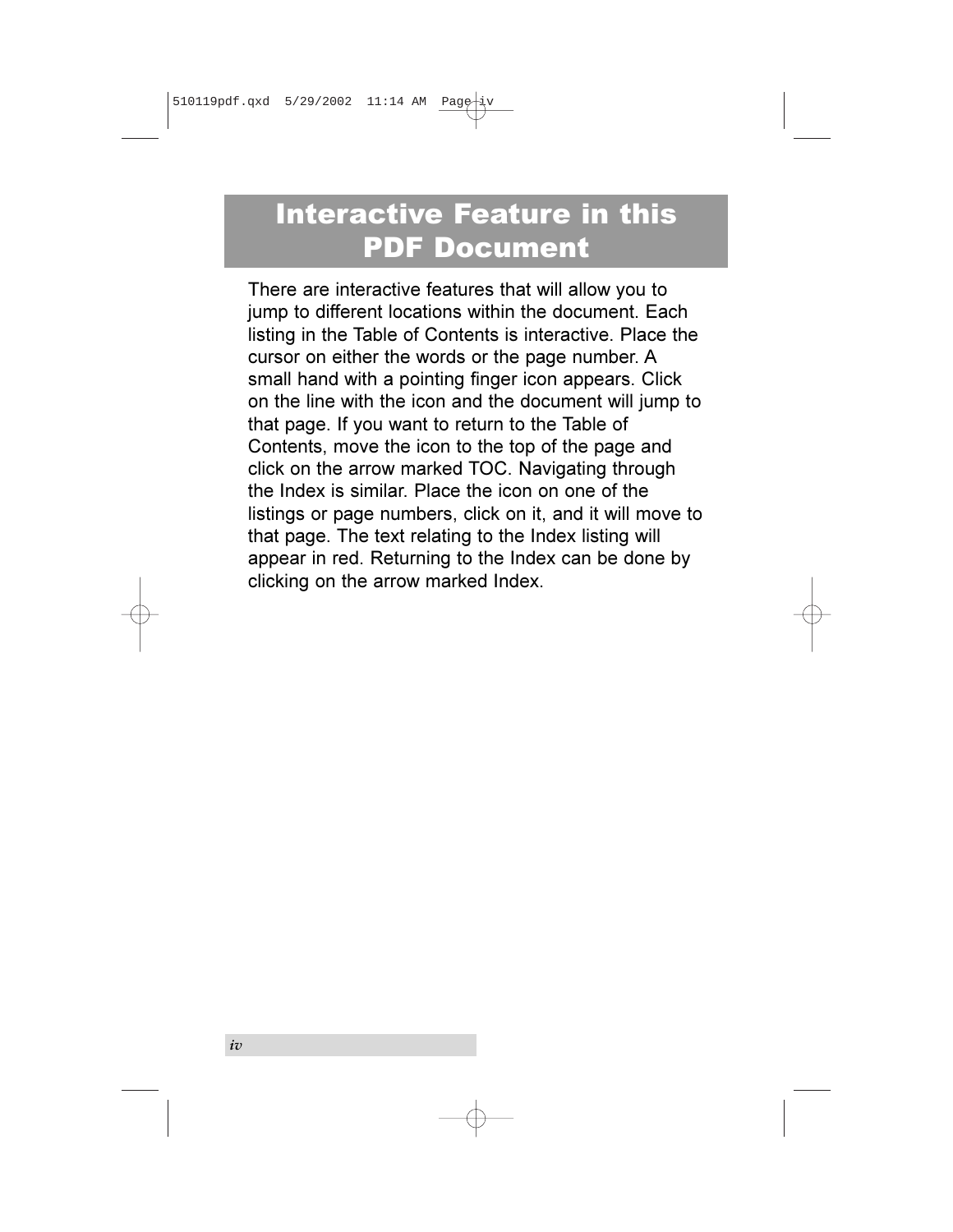



### <span id="page-4-1"></span><span id="page-4-0"></span>**Section 1: Getting Started**

#### A. INTRODUCTION

#### **Thank you . . .**

. . . for purchasing a ADL-100 Autoloader. This device automates the transport of up to 100 optical discs (CD-R, DVD-R, etc.) per batch into and out of a Primera Technology Accent Disc Laminator. Designed for reliable, unattended operation, the ADL-100 will automatically and effortlessly transport anything from a just a few CDs to hundreds or thousands of discs per day. The ADL-100 is suitable for use in office or production environments and fits conveniently on any desktop.

To begin using your new ADL-100, please read this entire manual carefully. You will also need to reference the Operator's Manual for the Disc Laminator you'll be using with the ADL-100, so be sure to have it handy before proceeding.

#### B. CHOOSING A GOOD LOCATION

- Place ADL-100 in a location with adequate air circulation to prevent internal heat build up. You'll need a tabletop with at least 30" (76cm) of depth for adequate clearance.
- Do not place the unit near heat sources such as radiators or air ducts, or in a place subject to direct sun-light, excessive dust, mechanical vibration or shock.

#### C. UNPACKING AND INSPECTION

Before you begin, make sure that you have the following items:

- ADL-100 Autoloader, including Power Supply and Input/Output Bins
- Accent Disc Laminator with power cord
- Accent Disc Laminator Stand
- Laminator Stand with Laminator Control Cable (6-pin mini-DIN)

You'll also want to save the box and packing materials. It makes transporting or shipping your ADL-100 much easier if this is ever needed some time in the future.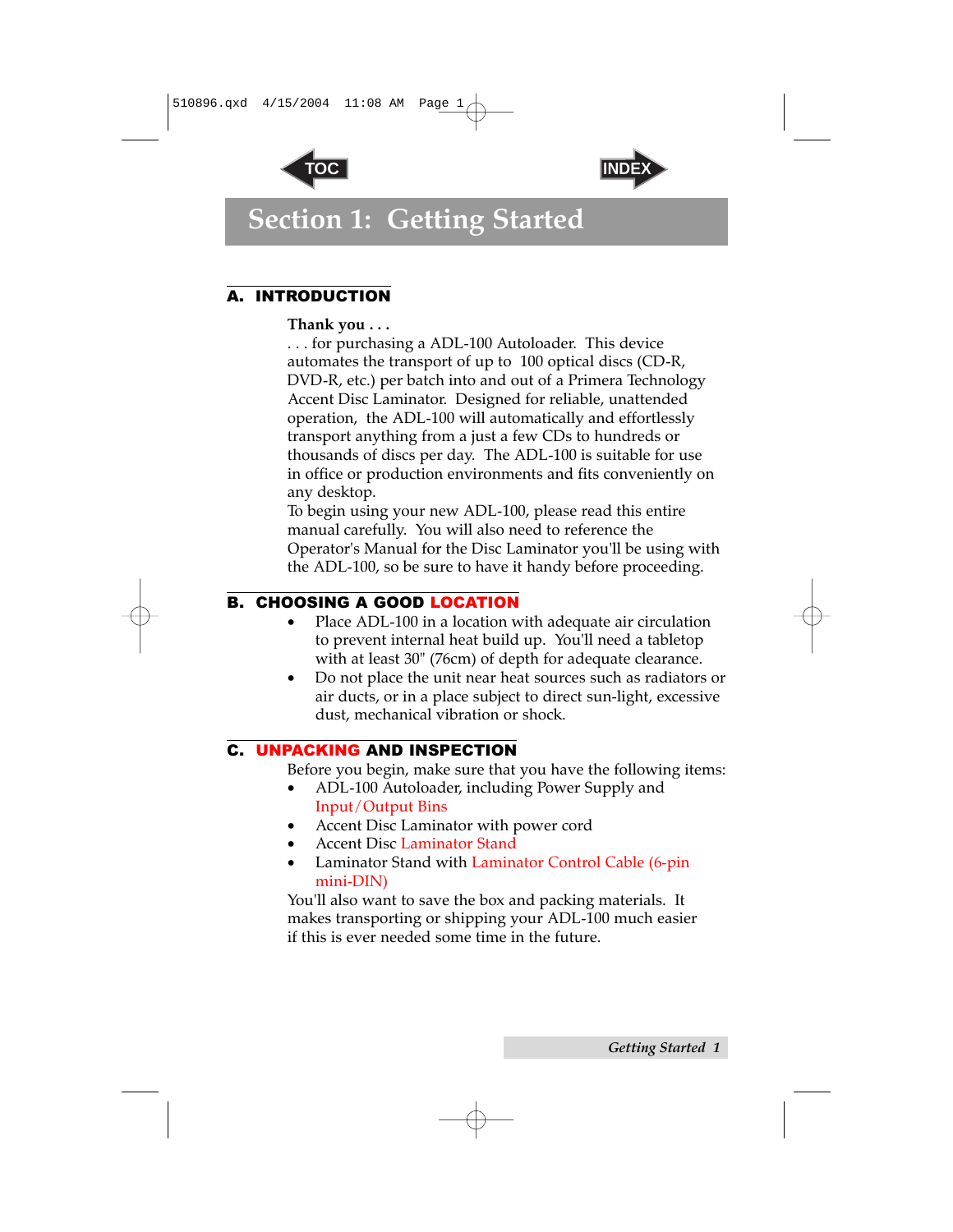



#### <span id="page-5-0"></span>D. IDENTIFYING THE PARTS

Illustrated in Figure 1 is the ADL-100 with an Accent Disc Laminator attached. Figure 2 shows the rear panel of ADL-100.

#### **Front Panel and Top**



**Figure 1: ADL-100 and Accent Disc Laminator**



**Figure 2: ADL-100 Rear Panel**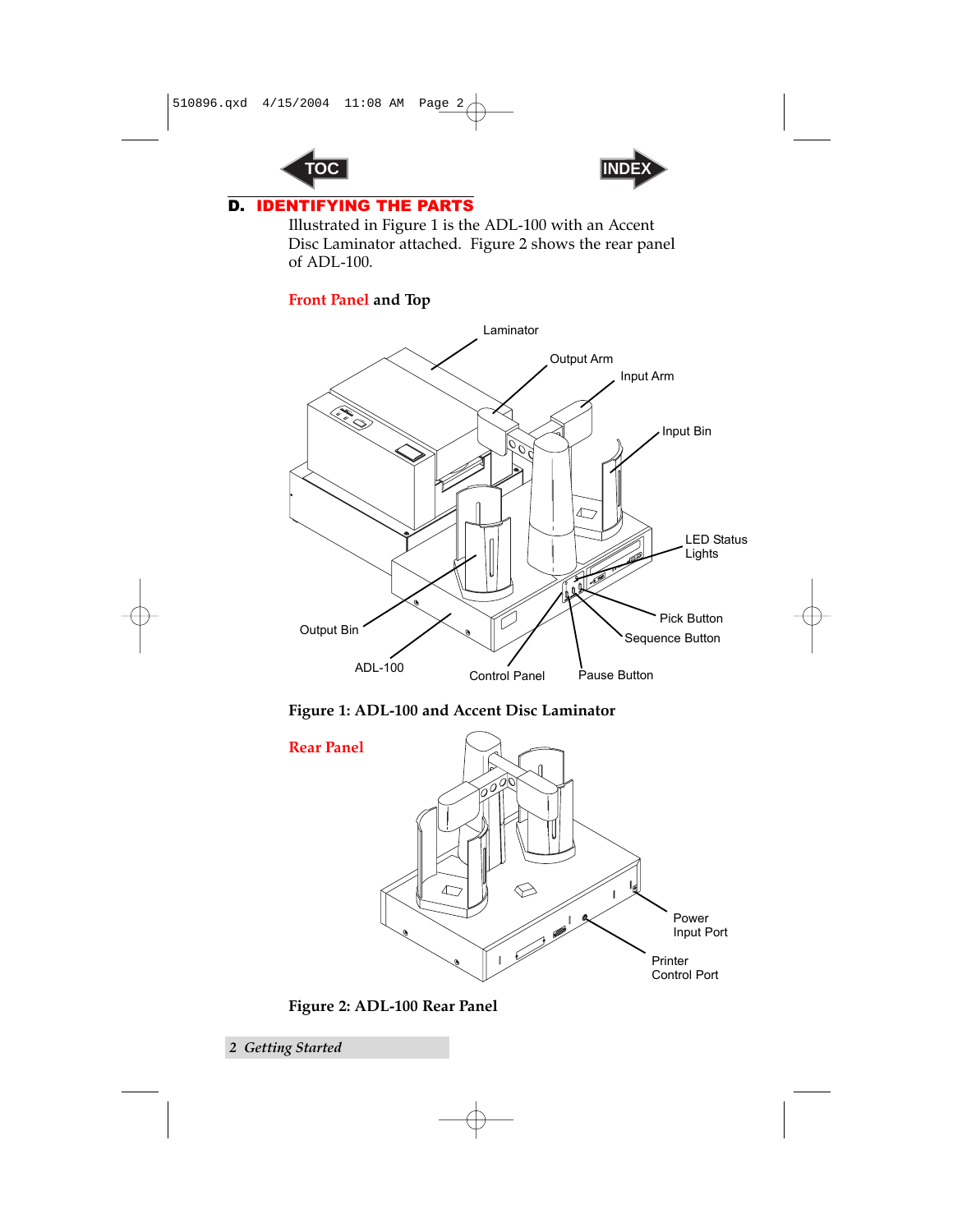<span id="page-6-0"></span>



**Section 2: Hardware and Cable Set-Up**

#### A. CONNECTING THE PARTS AND INTERFACE CABLES

Follow these steps to integrate your ADL-100 and Laminator:

- 1. In the ADL-100 shipping box you will find the Input and Output Bins. Place the Bins in their correct places as shown in Figure 1.
- 2. Connect the Laminator Control Cable that was included with your Laminator Stand. Insert it into the ADL-100 rear panel 6-pin mini-DIN socket. Don't connect the other end yet.



#### **Figure 3: Connecting the Laminator Control Cable**

3. Apply power to the ADL-100 by connecting the Power Supply cord to the AD-100's rear-panel Power Input Port. Don't plug the other end into a wall outlet yet.



**Figure 4: Connecting Power to ADL-100**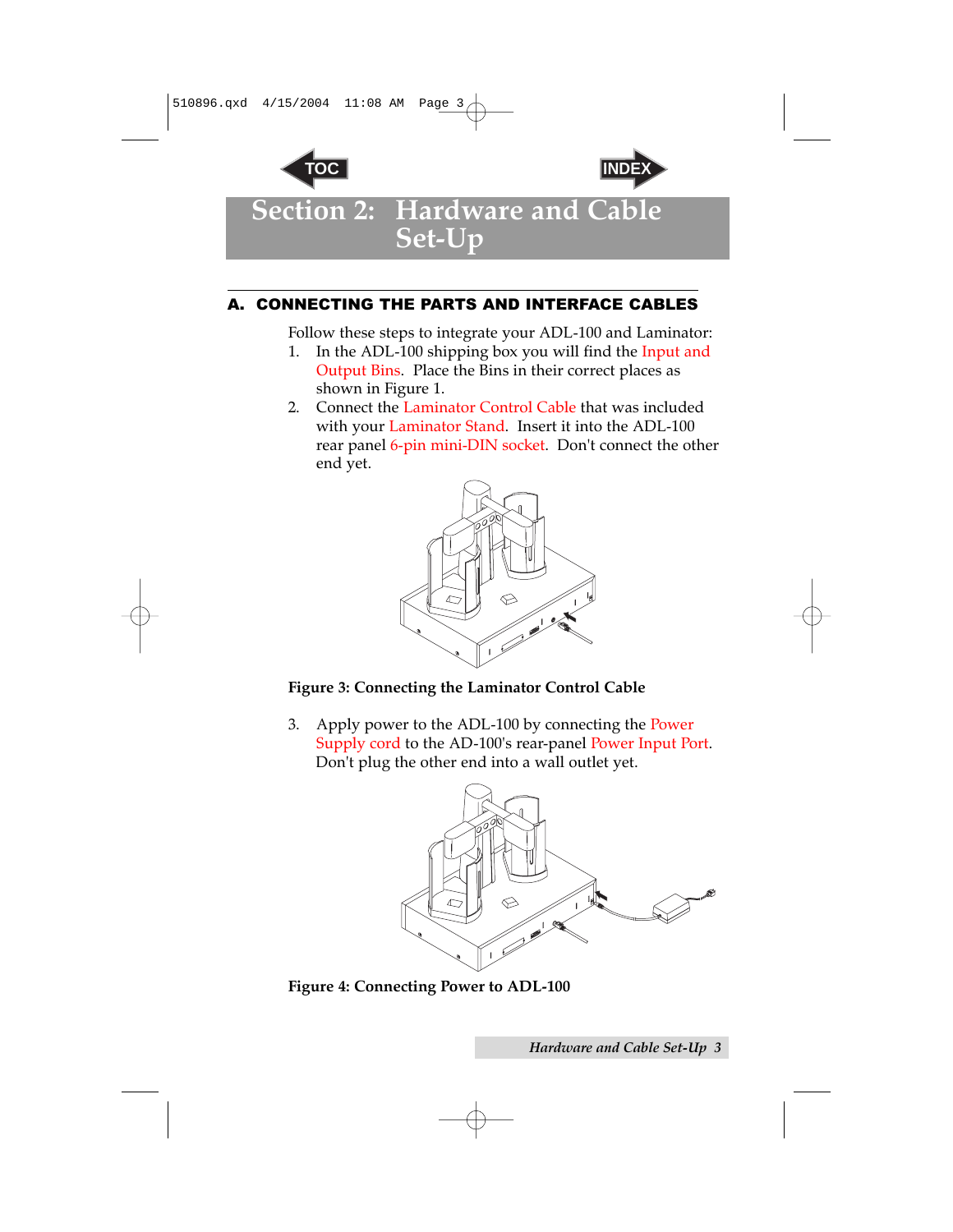<span id="page-7-0"></span>



4. Attach the Laminator Stand to the ADL-100 by locating the connecting tabs and inserting them into the appropriate slots on the rear panel of the ADL-100.



**Figure 5: Attaching the Laminator Stand**

Make sure that the Laminator Control Cable is routed neatly out the back of the Laminator Stand so that it can be connected to your Laminator.

5. Place the Laminator on top of the Laminator Stand, making sure that the silver locating pins are inserted into the locating holes on the bottom of the Laminator.



**Figure 6: Mounting Laminator onto Stand**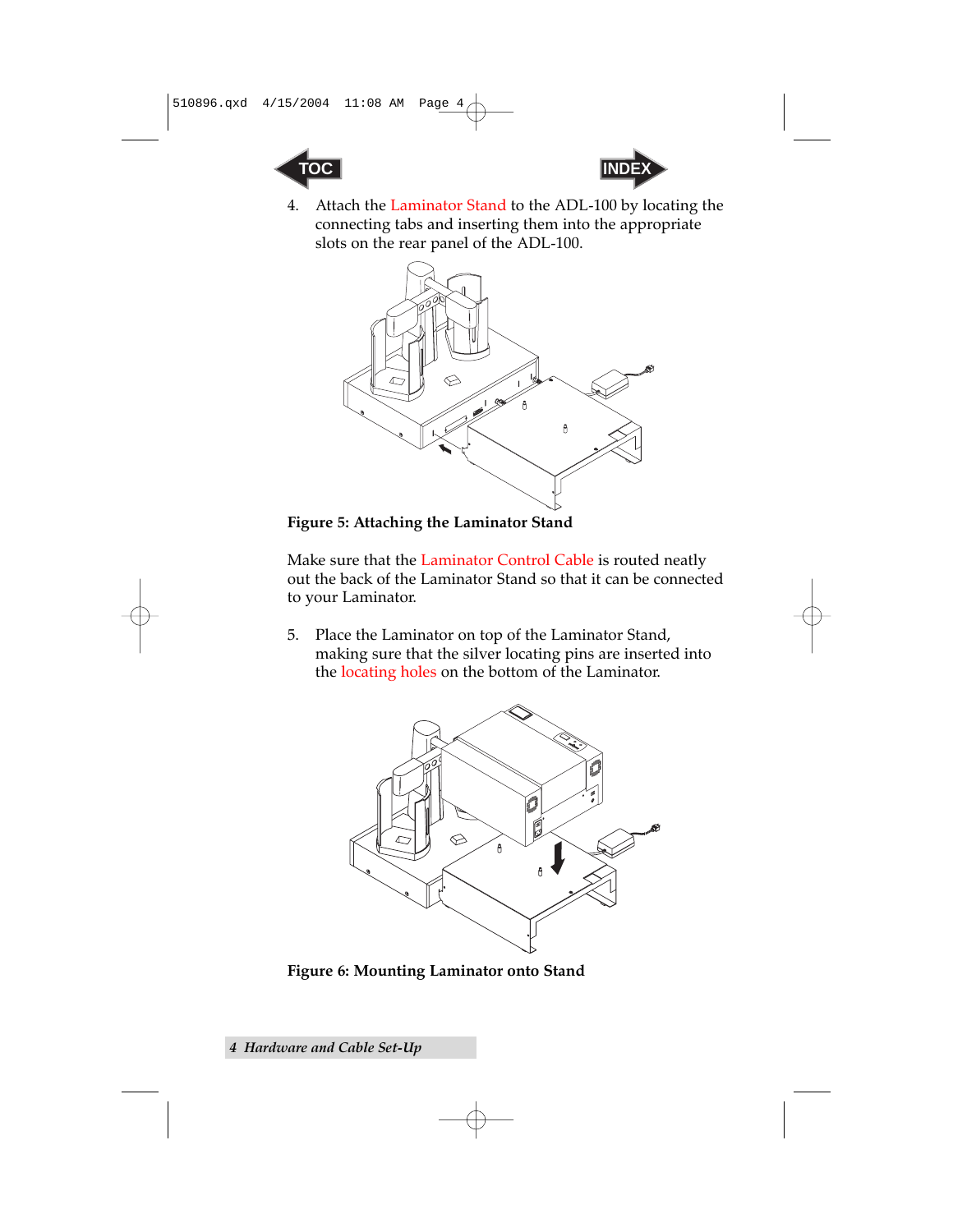<span id="page-8-0"></span>



6. Connect the other end of the Laminator Control Cable to the Laminator's rear-panel 6-pin mini-DIN port.



#### **Figure 7: Connecting the Laminator Control Cable**

- 7. Apply power to the Laminator by connecting the Laminator's Power Supply cord to the Laminator's rearpanel Power Input Port. Connect the other end to a suitable wall outlet.
- 8. Press the Laminate Button to eject the Laminator Tray
- 9. **Turn the Laminator off**. This will allow for easier calibration.
- 10. With the Laminator Tray out and the Laminator turned off, apply power to ADL-100 by plugging in the cord on the other side of the Power Adapter to a suitable wall outlet.

#### B. CALIBRATION

#### *Please note:*

*To calibrate the laminator to the ADL-100, the Laminator's Disc Tray should be in the out position and the Laminator should be off.* 

- 1. Load the Input Bin with at least 4-5 CDs and place the Output Bin in the proper location.
- 2. Press the Sequence Button. The Input Arm should move over the Input Bin and the Output Arm should move over to the top of the Accent Tray.
- 3. Place a CD on the fingers of the Input AND Output Arms.
- 4. With the Accent tray extended and the Accent turned off, press and hold the Pick Button for 5 seconds. This will move the Output Arm down to the Laminator's CD tray.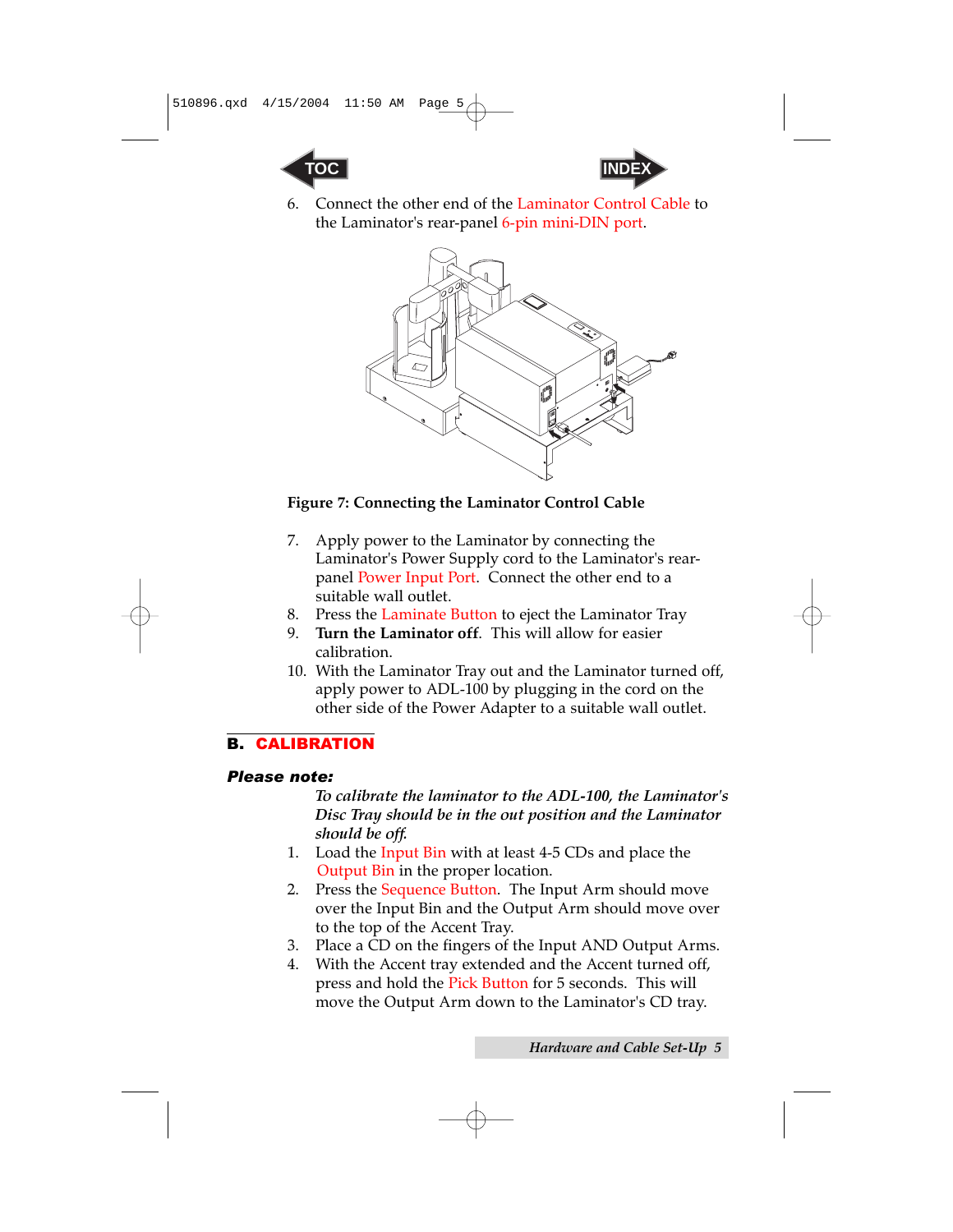<span id="page-9-0"></span>



5. Loosen the 3 screws on the top of the Accent Stand & adjust the Accent so that the CD is as centered as possible above the tray.



#### **Figure 8: Adjusting the Laminator Stand**

- 6. Tighten the 3 screws.
- 7. Press Pick to end the adjustment mode
- 8. Turn on the Laminator.

You have completed the Calibration procedure and are now ready to start your first print job!

#### C. YOUR FIRST LAMINATING JOB

Operation is really very simple. Once the ADL-100's Input Bin has been loaded with up to 100 printed discs, press the Laminator's Laminate Button. Once this is pressed, the ADL-100 will load a disc into the Laminator. Once the Laminator has reached operating temperature, the disc will laminate. While the disc is laminating, the ADL-100 will pick the next disc. Once the disc in the laminator is finished, the ADL-100 will pick it from the Accent's tray, rotate, and simultaneously deposit the finished disc into the Output Bin and load the next disc into the Laminator's tray. This continues until the stack is completed.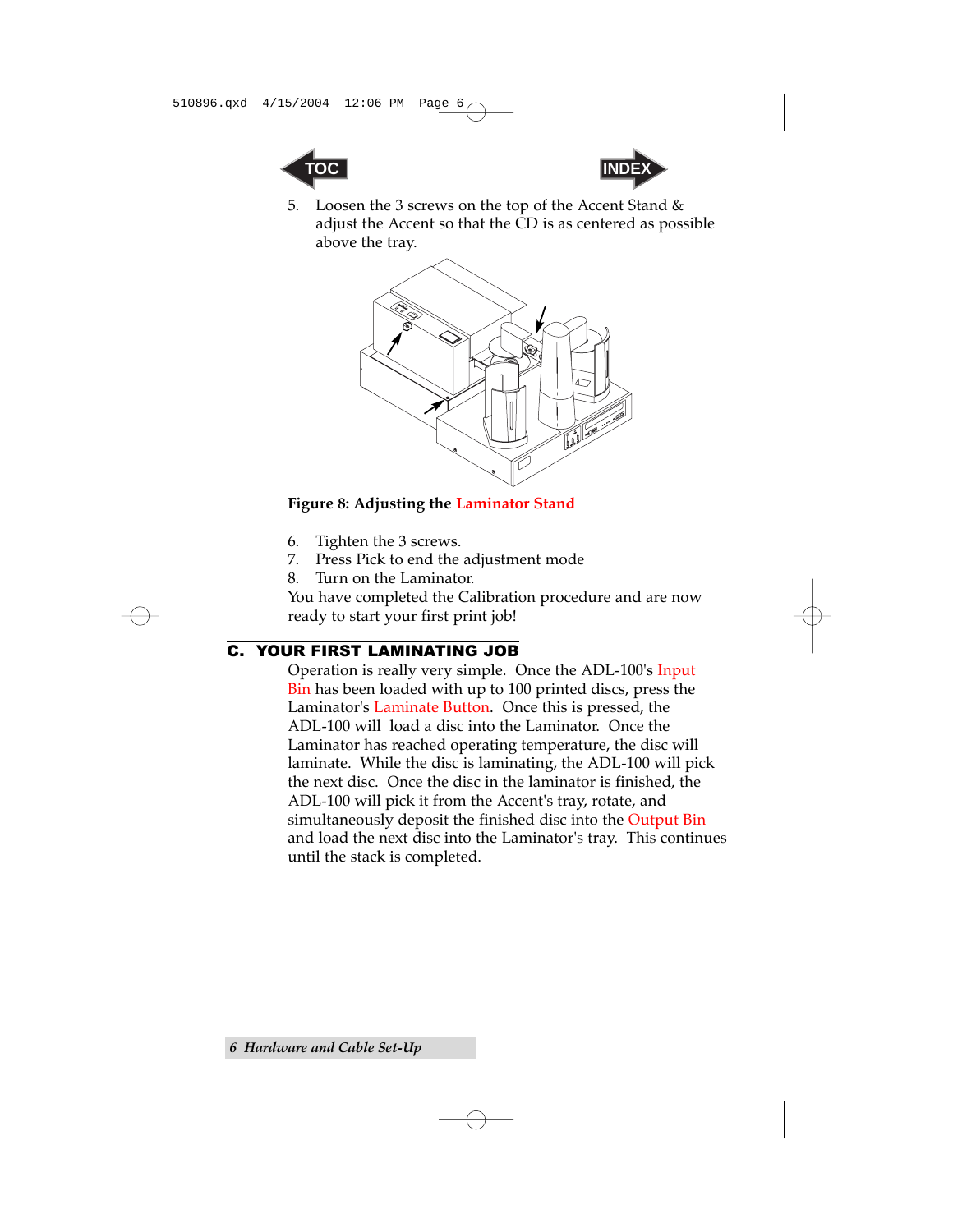



### <span id="page-10-0"></span>**Section 3: Interpreting the LED Status Lights**

The LED Status Lights, located on ADL-100's front panel, can tell you a lot about what is happening at any given moment with the operation of the autoloader. To accurately interpret what is meant when the lights are on, off or flashing, refer to the following chart:

#### A. POWER LED

| <b>Status</b> | Condition                                      |
|---------------|------------------------------------------------|
| Off           | No Power. Plug in Power Adapter.               |
| On Solid      | Power is ON. This is ADL-100's normal          |
|               | "waiting" mode.                                |
| Flashing      | Power is ON, but an error condition exists:    |
|               | a. Didn't pick up a disc                       |
|               | b. Dropped a disc                              |
|               | c. Discs out                                   |
|               | d. Robotic arm stalled; probably hit something |
|               | while moving. Press any button on Control      |
|               | Panel to re-try.                               |

#### B. PAUSE LED

| <b>Status</b> | Condition                                 |
|---------------|-------------------------------------------|
| Off           | Normal "waiting" mode                     |
| On Solid      | ADL-100 is paused.                        |
| Flashing      | ADL-100 is busy; i.e. motors are running, |
|               | Laminator is laminating, etc.             |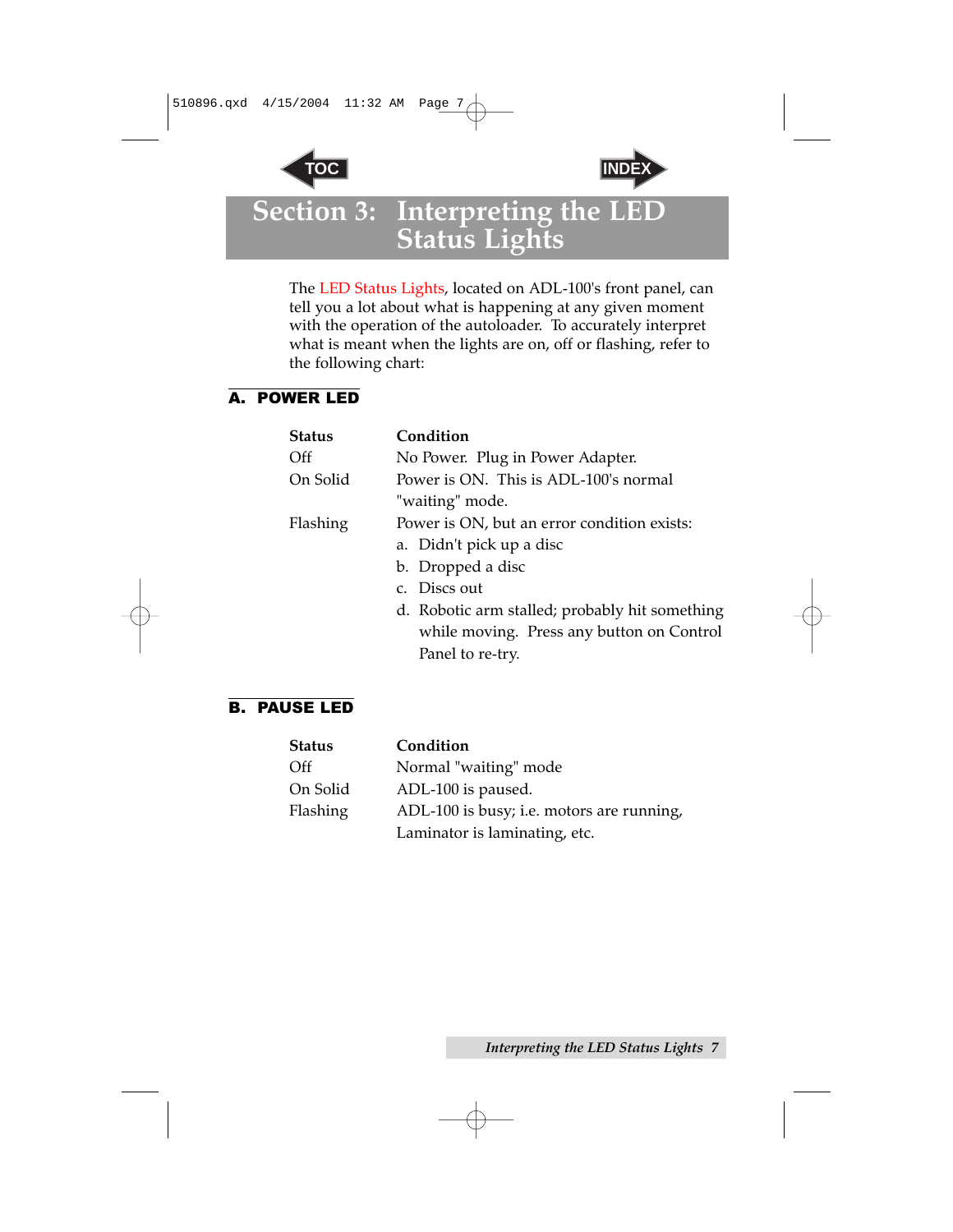



### <span id="page-11-0"></span>**Section 4: Maintenance and Troubleshooting**

ADL-100 is designed to operate for extended periods of time with very little attention. In fact, no regular maintenance is recommended other than cleaning the outside case.

*IMPORTANT: Do NOT attempt to oil or grease the ADL-100's Robotic Arm shaft or other components. You will likely cause more harm than good! Any moving parts are designed to be run for the life of the machine with no additional lubrication required.*

#### A. CLEANING THE CASE

Use a clean, white rag with a small amount of water or isopropyl alcohol to clean the ADL-100 and Laminator's outside cases and CD trays. Stronger cleaning solutions are NOT recommended because they may damage the paint and plastic materials from which the parts are manufactured. Always disconnect your ADL-100 and Laminator power cords before cleaning. Resume operation only after the surfaces are completely dry.

#### B. RESETTING THE ROBOTICS

If you find yourself in a situation where the robotics are not responding properly, you may need to do a system reset. A typical cause may be when you stop a job out of sequence. To do so, press the Pause and Pick Buttons at the same time then release.

#### C. TECHNICAL SUPPORT

If you have difficulties in operating your ADL-100, the set-up and testing procedures in this manual should, in most cases, solve the problem. If you still have difficulty, contact the technical support number listed on the insert included in the supply pack that came with your product.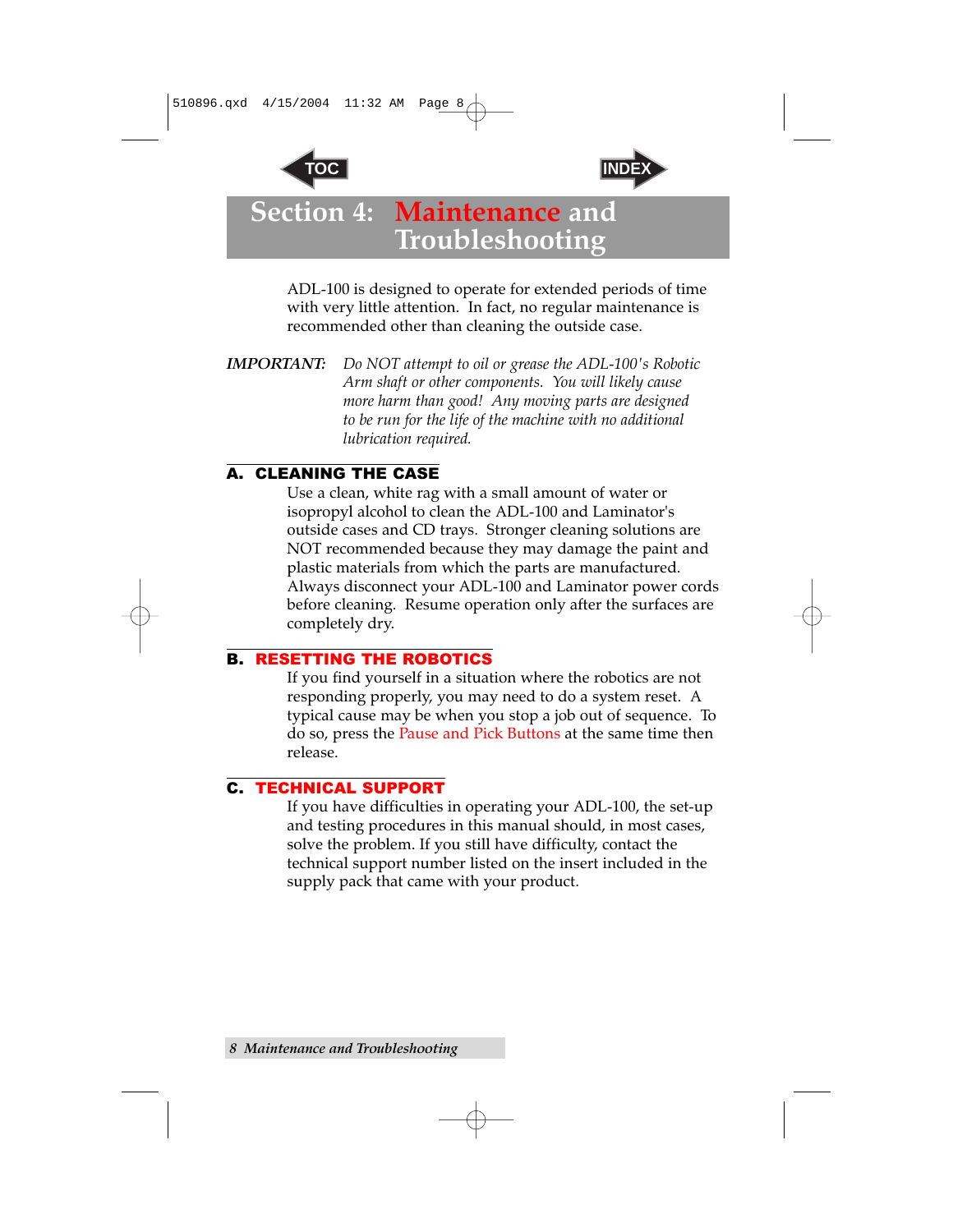



## <span id="page-12-0"></span>**Section 5: Technical Specifications**

| Model                    | ADL-100 Autoloader for use with the<br><b>Accent Disc Laminator</b>           |
|--------------------------|-------------------------------------------------------------------------------|
| <b>Robotics</b>          | Controlled by Primera Technology<br>Disc Laminator                            |
| <b>Disc Capacity</b>     | 100 disc input, 100 disc output                                               |
| <b>Power Requirement</b> | 100-240 VAC, 50/60 Hz, 60 watts                                               |
| Weight                   | 8.9 lbs. (4.04 kg)                                                            |
| <b>Dimensions</b>        | $16.625$ "W x $14$ "H x $10.125$ "D<br>$(422mmW \times 254mmH \times 257mmD)$ |
| (with Accent attached)   | $16.625$ "W x $14$ "H x $25.6$ "D<br>$(422mmW \times 254mmH \times 651mmD)$   |
| <b>Certifications</b>    | Emissions: FCC Class B, CE                                                    |
|                          | Safety: TUV-GS, cTUVus, CE                                                    |
| Warranty                 | One year return-to-depot                                                      |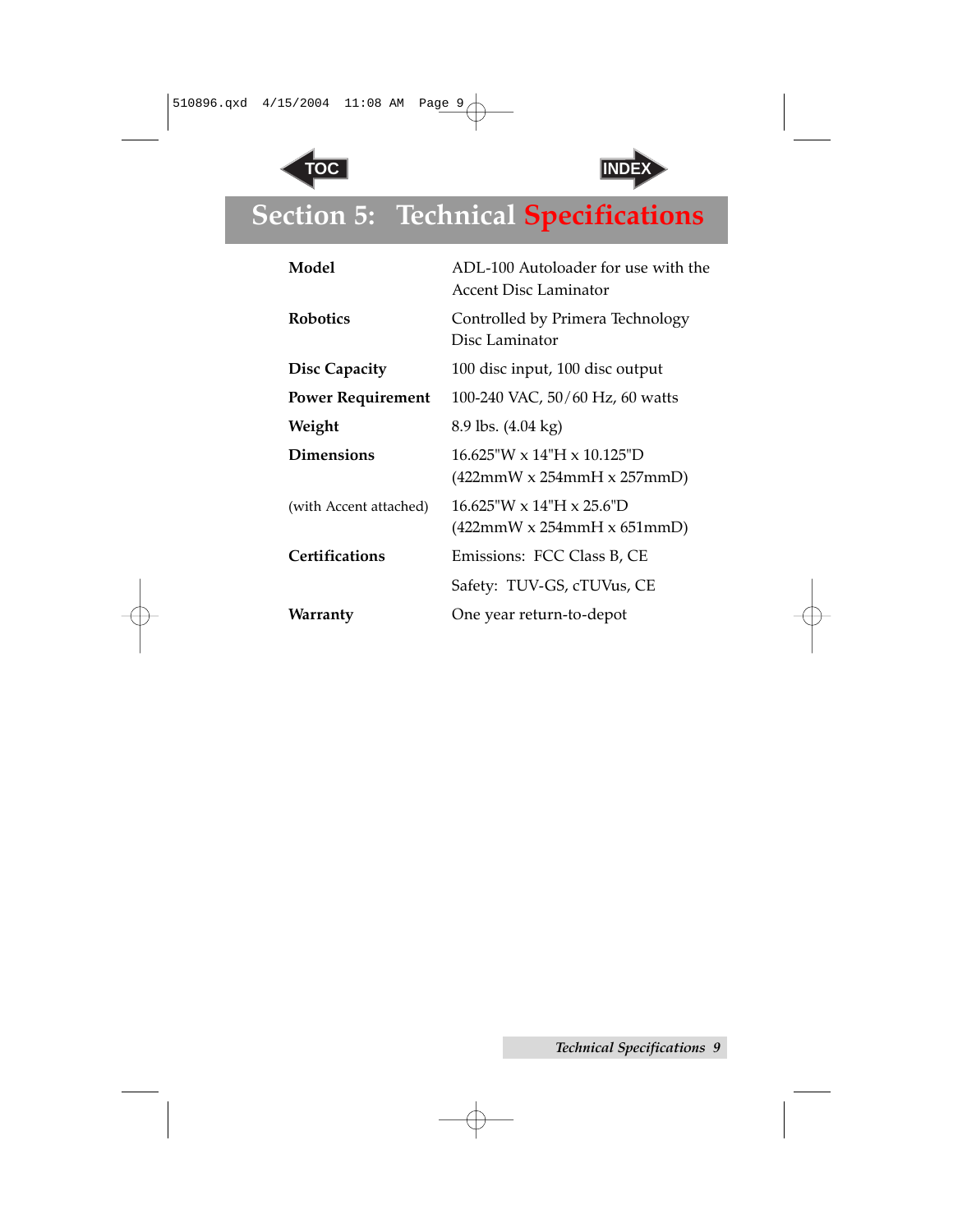<span id="page-13-0"></span>

### **Index**

| <b>Bins</b>                                                                           |
|---------------------------------------------------------------------------------------|
|                                                                                       |
|                                                                                       |
| <b>Buttons</b>                                                                        |
|                                                                                       |
|                                                                                       |
|                                                                                       |
|                                                                                       |
| Cables                                                                                |
| Laminator Control (6-Pin mini-DIN) $\dots \dots \dots \dots \dots$                    |
|                                                                                       |
|                                                                                       |
|                                                                                       |
|                                                                                       |
|                                                                                       |
|                                                                                       |
|                                                                                       |
|                                                                                       |
| Ports                                                                                 |
| Laminator Control (6-Pin mini-DIN) $\ldots \ldots \ldots \ldots \ldots \ldots$        |
|                                                                                       |
|                                                                                       |
| Stands, Laminator $\dots\dots\dots\dots\dots\dots\dots\dots\dots\dots\dots\dots\dots$ |
|                                                                                       |
|                                                                                       |